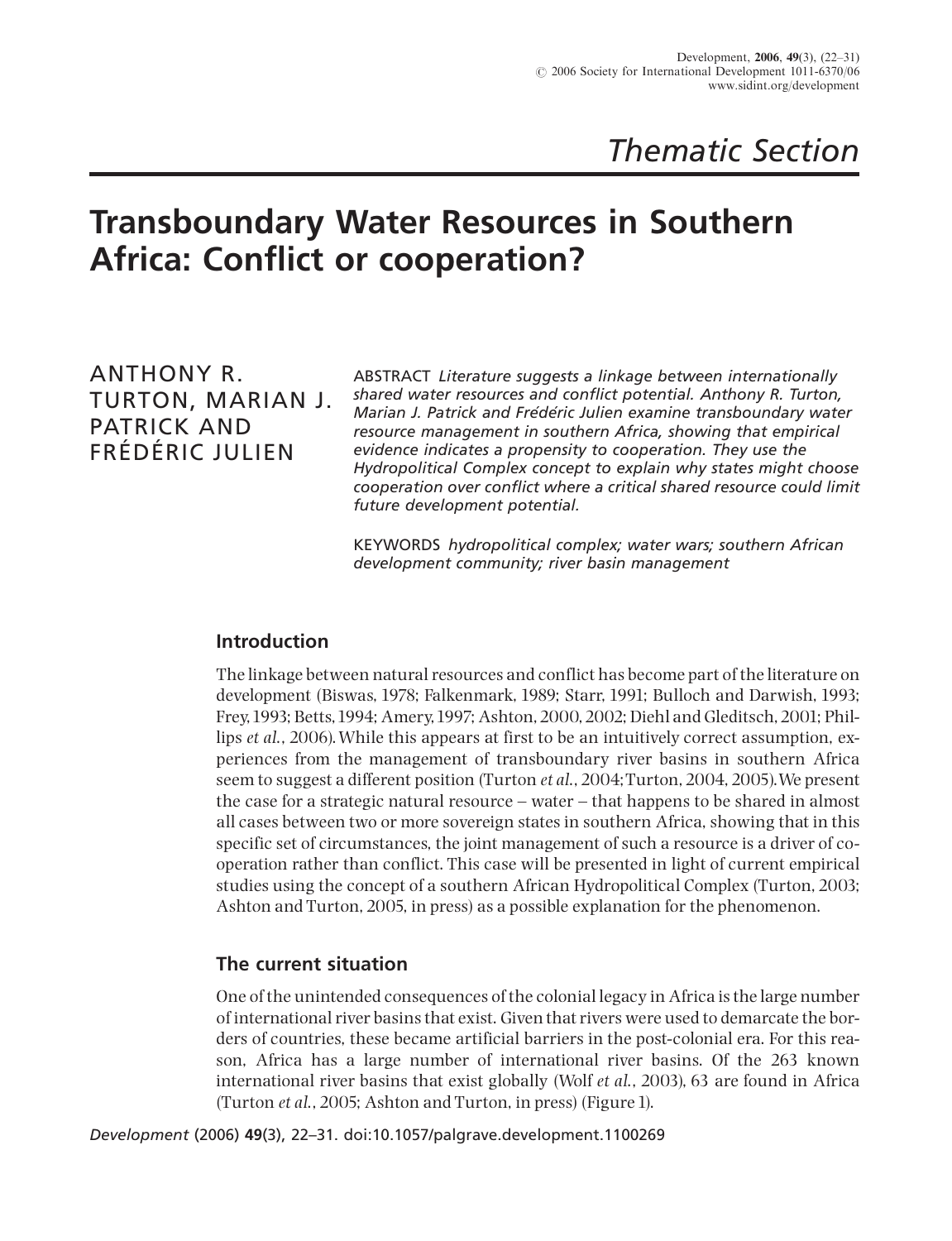

Figure 1: Africa has 63 river basins that cross international borders as a result of the colonial history of the continent (Ashton and Turton, in press)

Furthermore, these basins cover two-thirds of the total land area, are home to three-quarters of the entire African population and account for a staggering 93 per cent of the total surface water resource base of the continent (Ashton and Turton, in press). In addition to this, there are at least 22 aquifer systems that are known to exist in the Southern African Development Community (SADC) region alone (Turton et al., 2006). Therefore, in order to really understand a fundamental development-related issue in Africa, one needs to grasp the significance of transboundary water resource management, because it poses a constraint on future development potential of the continent

as the situation now stands (Ashton and Turton, 2005).

So, for example, it comes as no surprise when it is revealed that the current thinking at the World Bank is that many of the least developed countries in the world are hostage to hydrology (Sadoff and Grey, 2006). This is an indictment of the situation as it now stands, suggesting that management intervention is needed. But what exactly must that intervention do? In the context of southern Africa, this hydrology is defined by one fundamental fact  $-$  there is on average only a 10 $-15$  per cent conversion of Mean Annual Precipitation (MAP) to Mean Annual Runoff (MAR) (O'Keeffe et al., 1992)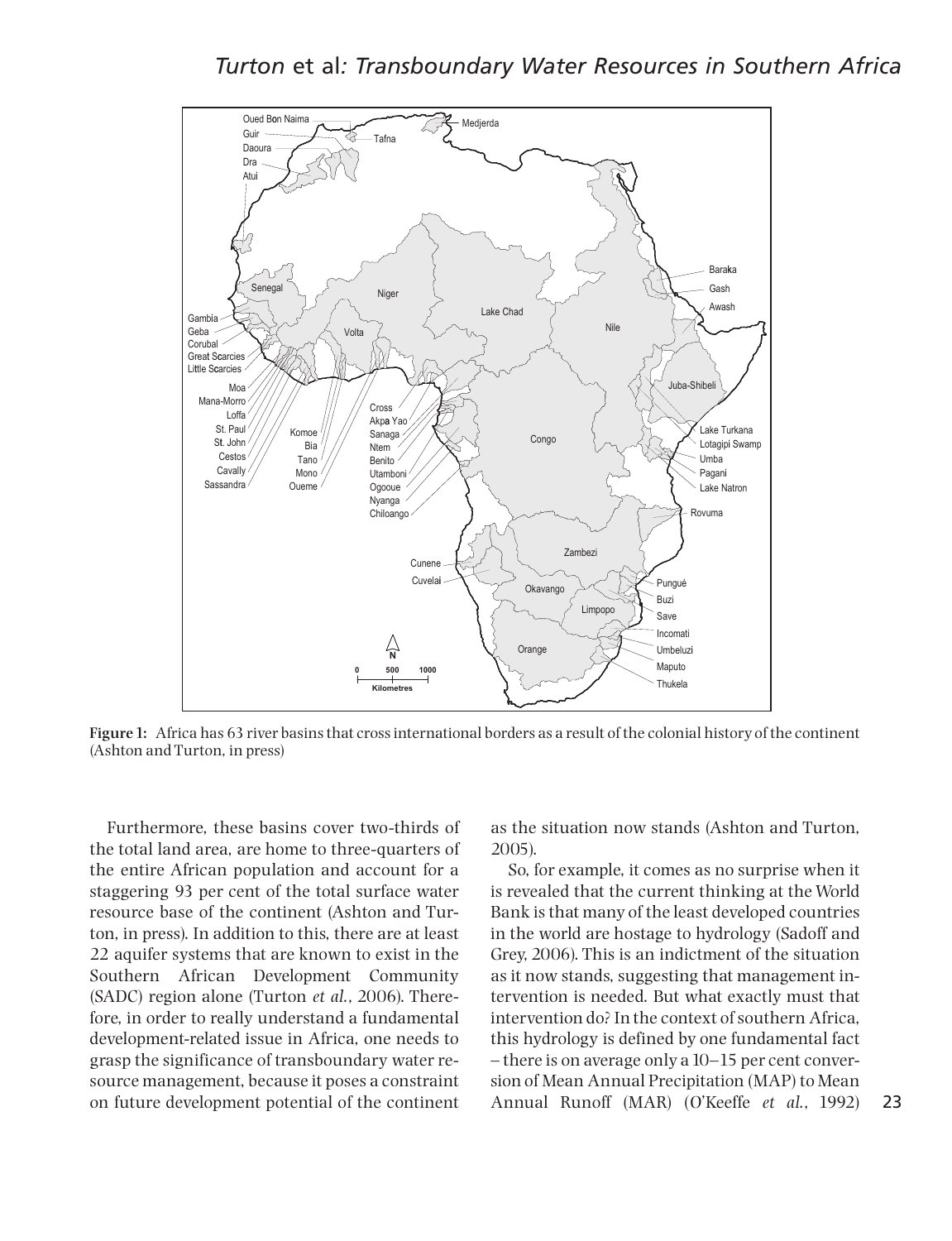

Figure 2: The conversion of MAP to MAR is the lowest in the world in south(ern) Africa and Australia, becoming a fundamental development constraint if incorrectly managed (redrawn from O'Keeffe et al.,1992)

(Figure 2). This depends on the geographic location of specific basins, shown as unmarked dots in Figure 2. This is caused by natural variability in climatic systems in which drought is a normal occurrence, coupled with evaporative losses that are extremely high, often being two to five times the average precipitation rates. In fact, both south(ern) Africa and Australia have the lowest conversion of MAP to MAR in the world, and it is this aspect that is a fundamental determinant of the development potential of the region.

As a result of this set of facts, the findings of the large-n empirical study that was done by the Oregon School to determine the relationship between water resource management and conflict potential using multivariate analysis techniques (Wolf et al., 2003; Yoffe et al., 2003), suggested a specific set of causal relationships. In essence these were:

 Basins that are internationalized after the break up of a former unifying power have a higher propensity for conflict. In an African context, this is what Buzan (1991) and Buzan et al. (1998) would call the removal of 'overlay' in the wake of decolonization of the continent.

 Unilateral development of the water resources in a given international river basin in the absence of a treaty or functioning river basin commission have a higher propensity to conflict.

The large-n study then concluded that these could be called 'basins at risk', of which six were identified in the SADC region (Wolf et al., 2003). These consist of the Incomati, Cunene, Limpopo, Okavango, Orange and Zambezi (Figure 1).

### Empirical research in Southern Africa

Using the Basins at Risk study as a point of departure (Wolf et al., 2003), a number of empirical studies were launched in southern Africa (Turton et al., 2004, 2005; Turton, 2005; Ashton et al., 2006) to test the hypothesis that the likelihood of conflict rises as the rate of change within the basin exceeds the institutional capacity to absorb that change (Wolf, 2005). The southern African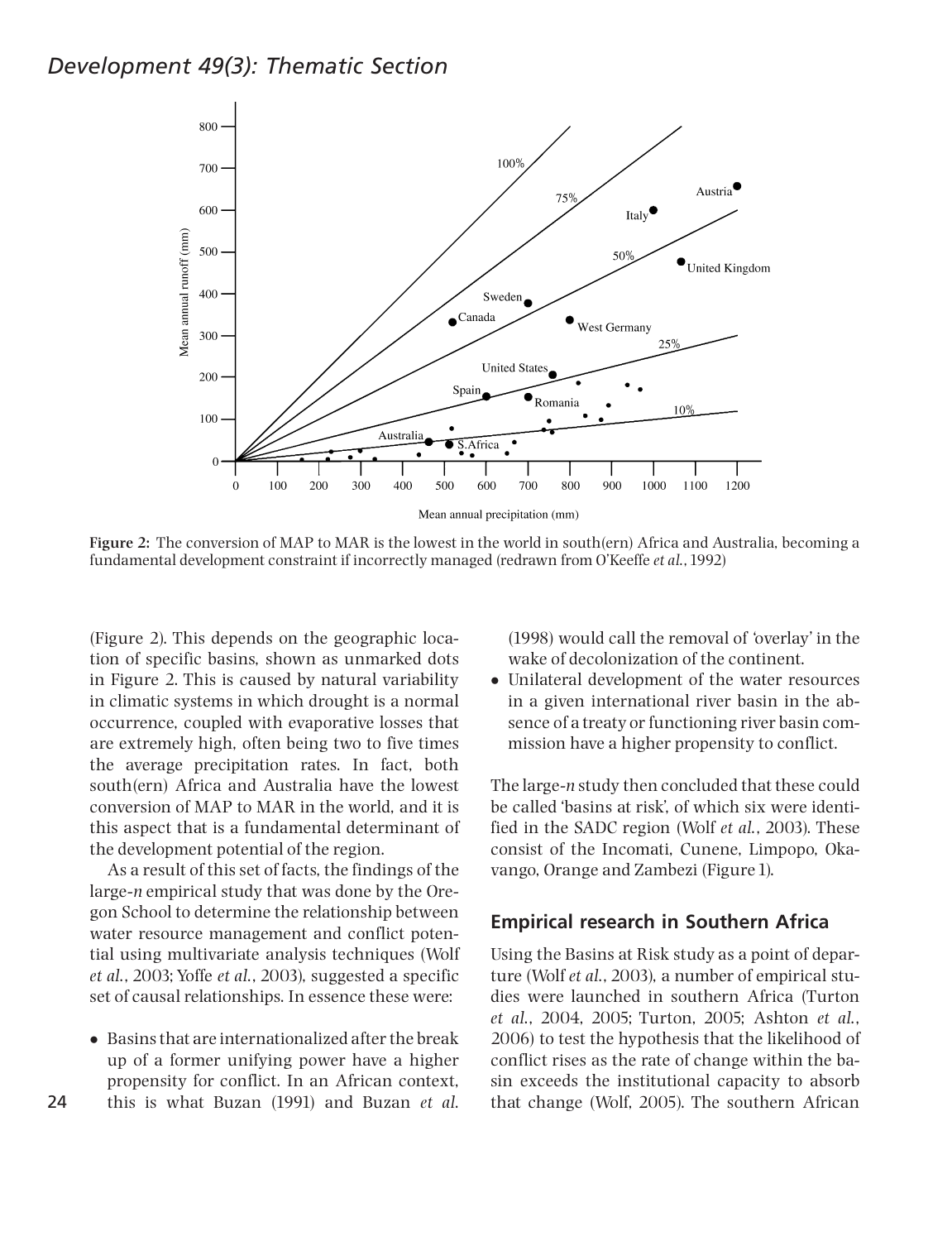empirical studies found that the level of institutional development in the international river basins was much greater than originally anticipated, and certainly much more robust than reported by Wolf et al. (2003) and Yoffe et al. (2003).The southern African pattern is also at variance with the global norm, in which river basins that have more than two riparian states tend to have bilateral regimes, by a ratio of 2:1, thereby excluding all riparian states from the resultant agreement (Conca, 2006). In fact, South Africa as one of the Member States of the SADC is signatory to no less than 59 international freshwater agreements (Ashton et al., 2006). Furthermore basinwide agreements exist in all of the so-called basins at risk (Turton, 2005). In addition to this, it is known among regional water resource management professionals that in general there is little significant tension arising from the management of the various transboundary river basins that form the hydrological foundation of the SADC economy. This observation is remarkable given the known history of intense conflict that was associated with the ColdWar-era in southern Africa (Turton, 2003, 2004, 2005; Turton and Earle, 2005; Ashton and Turton, in press).

The question that this poses is why, in the face of wide-spread regional conflict during the Cold War-era, when endemic water scarcity potentially constrains the economic growth of the four most developed countries in SADC (South Africa, Namibia, Botswana and Zimbabwe), is there such a high level of international engagement over water resource management?

The answer to this perplexing question can be found in a number of diverse concepts and studies to which we now turn our attention.

### Water and conflict under scrutiny

An interesting insight into the *problématique* of water and conflict came from a separate empirical study by the Oslo School.With a basic point of departure being the Water Wars literature (Irani, 1991; Klare, 2001a, b), a large-n study on interstate conflict was initiated (Toset et al., 2000). Initial analysis of this data set showed that sharing a river increases the probability of a militarized in-

ter-state dispute in a pair of countries (called a dyad). Preliminary analysis also indicated that water scarcity was associated with conflict, with the physical geography of the river basin playing a key determining role. In this regard, it was found that a river forming a border was most frequently associated with conflict (Gleditsch et al., 2004). This is significant because it matches many of the circumstances found in contemporary Africa (Turton, 2005). A new study was launched to determine whether these findings were spurious or not (Furlong et al., 2006). This resulted in the generation of a more sophisticated data set on international boundaries, but it was found that the relationship between shared rivers and conflict was not spurious with respect to boundary length (Furlong and Gleditsch, 2003). More significantly however, a highly nuanced understanding of the core problem became evident as a direct result of this work.

With respect to the Water Wars literature, this research suggested that the finding by Homer-Dixon (1999) that war is most likely to occur over non-renewable resources, but where renewable resources were concerned, water had the greatest potential for violent conflict, became the accepted output. Noting that theWaterWars literature is divided into two broad camps, the research programme at the Oslo School was designed to test the various hypotheses that underscored the logic within each approach (Gleditsch et al., 2004). Neomalthusian authors foresee a growing level of water scarcity in a number of countries, which they hypothesize, will increase competition in the face of growing population, eventually becoming a trigger for a resource conflict (Homer-Dixon, 1990, 1991, 1994a, b, 1996; Irani, 1991; Starr, 1991; Klare, 2001a, b). The Cornucopian authors argue that cooperation over water is more common than conflict (Wolf, 1999a, b; Turton, 2000; Wolf et al., 2003).

In an effort to refine these empirical findings, a specific data set was developed using the 1978 study from the Centre for Natural Resources, Energy, and Transport of the Department of Economics and Social Affairs at the United Nations (CNRET, 1978). This attempted to distinguish between three specific categories of riparian rela-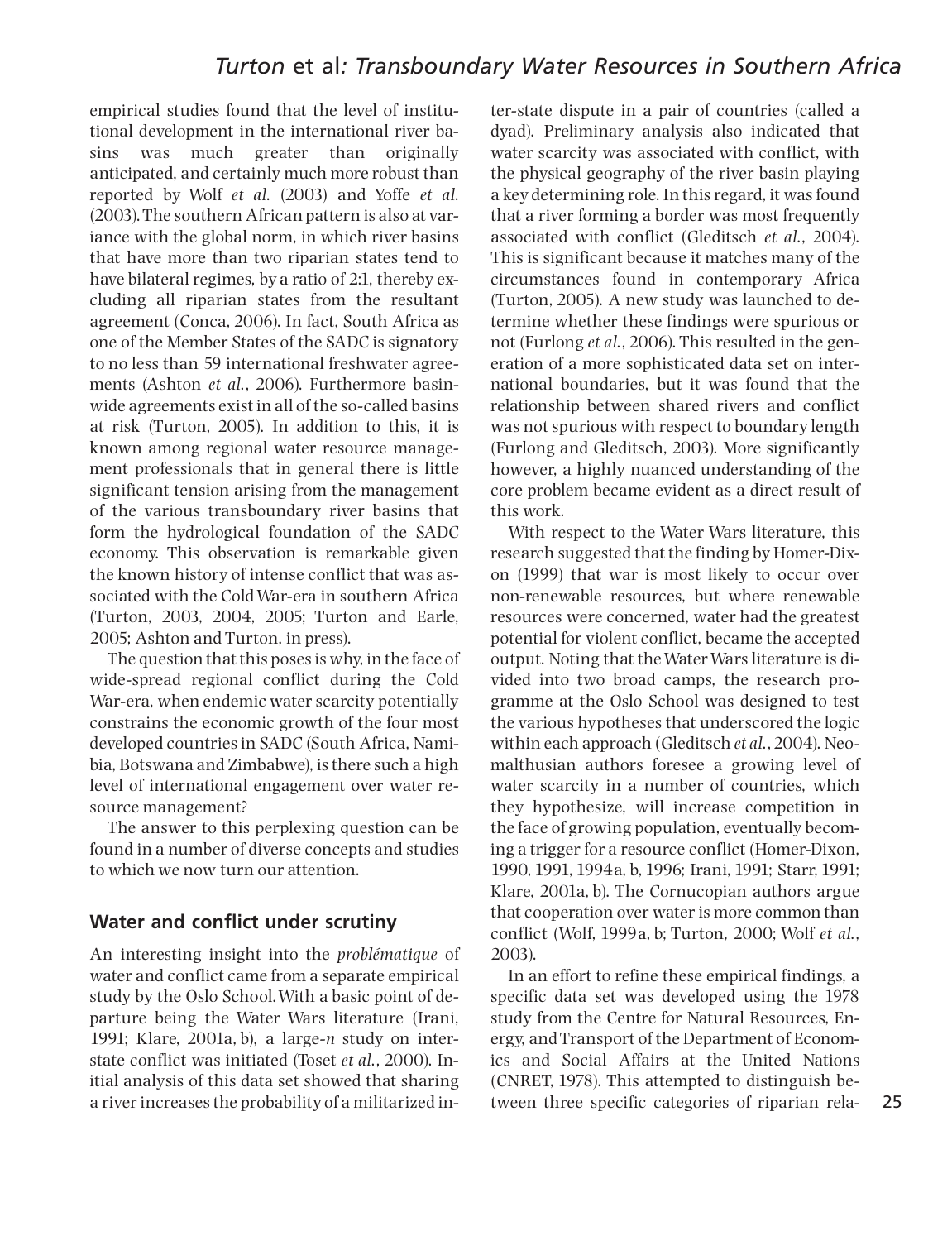tions: upstream/downstream rivers shared across an international border, rivers demarcating an international border and a mixed set. This proved problematic however, as only 9 per cent of all coded rivers had a clear upstream/downstream categorization, while 39 per cent ended up in a category that was not clearly definable (Gleditsch et al., 2004). This ambiguity left open one major challenge to the Water Wars hypothesis - the fuzzy boundary scenario  $-$  in which countries sharing a common resource might fight over the political boundary being formed by the river, rather than the resource itself. In developing a data set that could test for this scenario, the CNRET database contained little information about either Asia or Africa. As a result, a new data set was created with four fundamental ambitions in mind:

- All principle river basins of the world were to be represented.
- The ratio between upstream/downstream and boundary-demarcating rivers was to be clarified with a high level of reliability.
- The magnitude of the resource was to be accurately captured in all cases.
- Non-contiguous basin-sharing dyads were to be accurately captured and represented.

In order to achieve this, a decision was made to test the Oslo data set (Toset et al., 2000) against the most comprehensive data set then in existence - the Transboundary Freshwater Dispute Database (TFDD) at Oregon State University. There was thus a convergence between the work being done by the Oregon and Oslo Schools at this point in time. The first test indicated 51 missing basins from the Oslo data set, with many examples of different coding and names, adding to some degree of confusion. This resulted in the compilation of a new data set that was capable of showing minute detail of each tributary and sub-basin within each of the TFDD's 261 then known international river basins. Within each contiguous boundary-crossing river basin, the exact number of river crossings was measured, and the length of each boundary-demarcating river was assessed. This was processed into a Geographical Information System (GIS) for later analysis. Historic boundary data changes between 1944 and 1996 were sourced from O'Loughlin et al. (1998) and fed into the new data set. From this a detailed assessment was made using both bivariate and multivariate analyses, designed specifically to test both the Neomalthusian and Cornucopian views regarding water and conflict (Gleditsch et al., 2004).

Some of the findings of this analysis were consistent with the Oregon School with respect to a history of peaceful interaction. In this regard, it was found that a history of peaceful interaction tended to be a good indicator of future peaceful resolution of disputes (Gleditsch et al., 2004). The political make-up of the dyad was also found to be very important.What were identified as 'Inconsistent Regimes' were found to be the most likely to give recourse to violence (Hegre et al., 2001; Mansfield and Snyder, 2002). The second most dangerous constellation was one involving a single democracy. Another configuration that was found to have a propensity towards violence was a dyad containing two autocracies. Significantly, there was no statistical indicator that the level of development in one country within a given dyad had any correlation with the possibility of conflict. This is possible because there is a correlation between the level of development and regime type (democracy, autocracy), so the resultant dynamics of this had been accounted for elsewhere in the analysis (Gleditsch et al., 2004). Another important finding was the correlation between basin size and conflict, which statistically was more relevant than either the length of the river boundary or the number of river crossings within each basin. However, in contrast to the Neomalthusian literature, there was no statistical correlation between water stress and specific conflict events. While there is evidence to show that dry countries seem to have a higher risk of interstate conflict, which might indicate that where endemic water scarcity occurs in a shared river basin, there are substantial long-term incentives for the investment in water management measures that avoid conflictual outcomes (Gleditsch et al., 2004).

The core message from the Oslo School is that there is little statistical evidence to support the Neomalthusian view that water and conflict are causally related. Stated differently, theWaterWars thesis does not stand up in the face of rigorous in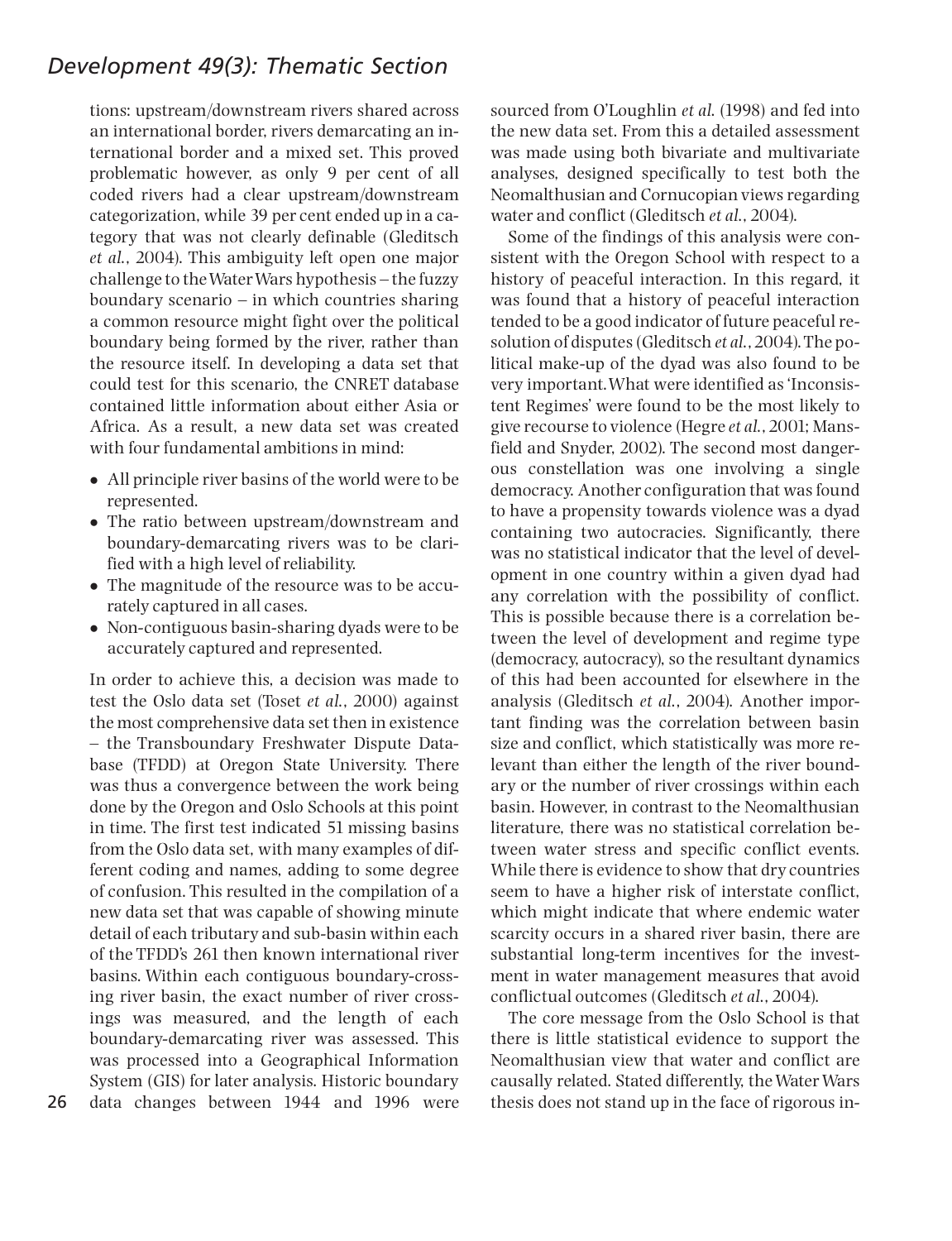terrogation via a statistical analysis of the real world. There is some statistical evidence to support the Cornucopian view however, specifically where shared rivers occur in dyads that have higher levels of economic development. This suggests that wealthier countries can afford to compensate for scarcities by means of either substitution or technological innovation. The strongest results were found where the overall importance of the given river basin was high  $-$  something that has been factored into the work byAshton and Turton (in press).

Emerging from the Oslo School are two fundamentally important conclusions:

- A history of peaceful interaction is a good indicator of future peaceful resolution of disputes.
- Where endemic water scarcity occurs in a shared river basin, there are substantial longterm incentives to develop outcomes that avoid conflict.

### Hydropolitical Security Complex as a concept

These two conclusions have great significance for southern Africa, because of the history of violence during the Cold War, coupled with the fact that water scarcity constraints are known to be present across large parts of the SADC region. It was therefore interesting to discover that in separate studies (Turton, 2003; Ashton and Turton, 2005, in press) completely unrelated to the work by the Oslo School, the existence of what has been described as an emerging Hydropolitical Complex was found in southern Africa. The core rationale of this complex is that the four most economically developed states within SADC - South Africa, Namibia, Botswana and Zimbabwe ^ are all reaching, or have already reached, water constraints to future growth and development. This suggests that the water and conflict scenario is a highly likely one for southern Africa, a fact made more credible when one analyses the regional violence that was associated with the Cold War-era (Turton, 2005). These four countries were therefore called Pivotal States, because water-related issues are of strategic significance in light of the potential consequences of future development-related constraints that might arise. Closer examination of these four Pivotal States indicated that they all shared two transboundary river basins – Orange and Limpopo  $-$  that were approaching the point of closure where all readily available water had been allocated to some form of economic activity, making future demands on the system excessive. In addition to this, a third river basin is of strategic importance to the regional hegemonic power  $-$ South Africa – and is also shared by two other riparian states whose future economic growth potential might well be impacted by this fact. This is the Incomati River, which together with the Orange and Limpopo systems have been labelled Pivotal Basins. Noting that geographic proximity is an important fixed variable in inter-state relations, with particular significance where endemic water scarcity is the prevailing norm, riparian states that share these Pivotal Basins with Pivotal States have been labelled Impacted States. They are impacted because they do not have freedom of choice when it comes to develop the water resources to which they might feel they have a right. Furthermore, river basins that are not yet approaching a point of closure, but in which a Pivotal State is a riparian, can be thought of as being Impacted Basins. They are impacted because the less-developed states are unlikely to be given a free hand to build infrastructure from which to abstract the resource, if this is deemed to potentially threaten the future viability of the Pivotal State within the basin configuration.

This gives us an analytical configuration known as a Hydropolitical Complex, which is presented in Figure 3 for the southern African case. From this theoretical construct, one can now start to determine the extent to which the inter-state behaviour of various riparian states is evolving with respect to the management of shared water resources. From this analysis, a number of key findings start to become apparent:

• Firstly, one would expect the regional hegemon to display a history of unilateral behaviour. In reality however, despite the intensity of the Cold War and the so-called Liberation Struggle, there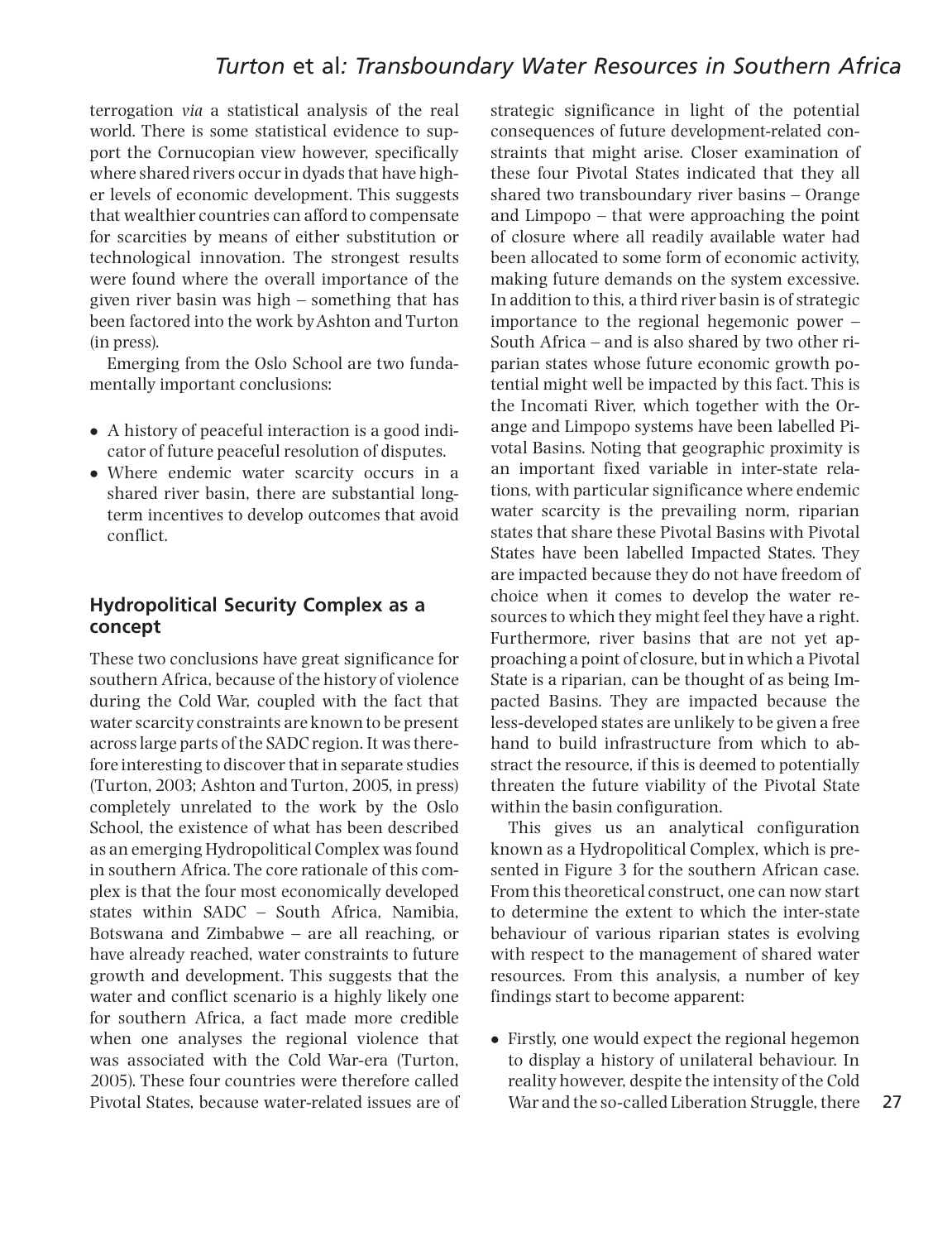

Figure 3: The southern African Hydropolitical Complex as envisaged byAshton and Turton (in press)

was a remarkably high level of cooperation in the southern African water sector (Turton et al., 2004; Turton, 2004, 2005; Turton and Earle, 2005; Ashton and Turton, 2005, in press; Ashton et al., 2006). This supports the Oslo School finding that where endemic water scarcity occurs in a shared river basin, there are substantial long-term incentives to develop outcomes that avoid conflict, but the data set is simply too small to draw generalized conclusions at this stage.

- Secondly, while states interact in a situation of structural anarchy, it is possible to structure that anarchy in a way that is conducive to plussum outcomes (Wendt,1992a).
- Thirdly, current studies in the field of hydropolitics tend to be biased towards basins in conflict (Turton, 2002) and are almost always conducted using the basin configuration as the unit of analysis. This might be too fine a resolution to give a strategic overview of the different

nuances encountered by states in the real world, in light of the complexities vis-à-vis basin configuration that was revealed by the Oslo School (Gleditsch et al., 2004) and might therefore give a skewed result. In this regard, the level of analysis and unit of analysis has been identified by key International Relations scholars as being critical (Wendt, 1992b; Buzan et al., 1998). It is therefore not unrealistic to assume that a unit of analysis above the level of the individual river basin, but not necessarily at the level of a regional political structure such as SADC, might be appropriate. If this is so, then it can be assumed that a Hydropolitical Complex exists where international relations between states become coherent enough in the quest for management solutions to significant transboundary resources to the extent that a discernable pattern of amity or enmity can be detected over time. This is apparently the case in southern Africa where a Hydropolitical Com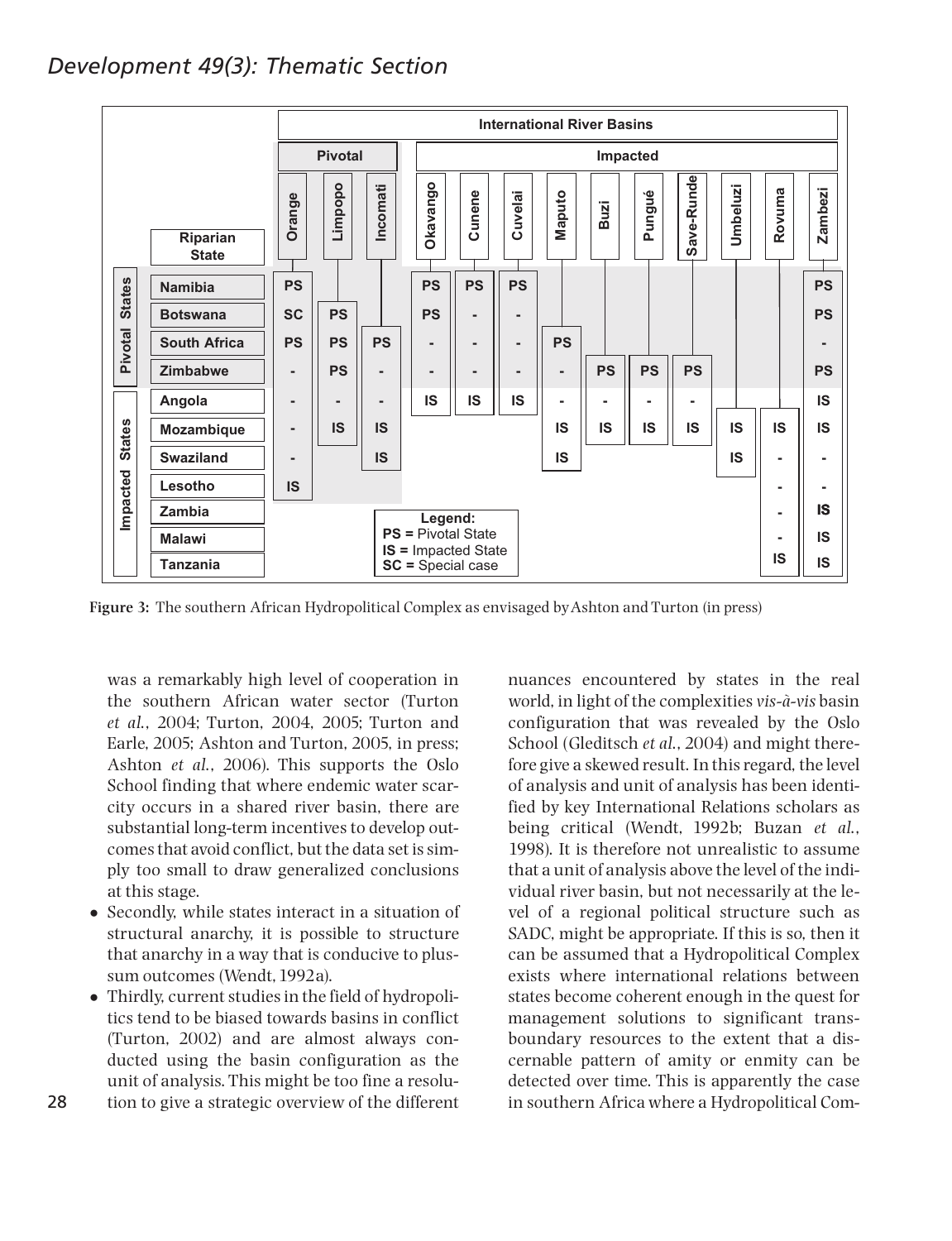plex seems to exist at a level above the river basin but below the level of SADC.

### Prognosis for the future: conflict or cooperation?

Arising from this as yet incomplete study of southern Africa, it is still too early to predict either a conflictual or cooperative outcome. Tentative conclusions suggest, however, that the propensity to cooperation seems to be the most likely outcome for two fundamental reasons. Firstly, there is empirical history of cooperation in the water sector, even during the height of the Cold War conflict that engulfed the entire southern African region. Secondly, because of the existence of water scarcity constraints to future economic development within basin hegemonic states, this might be sufficient inducement to seek future cooperative solutions. Both of these factors are supported by the Oslo School findings, and both have some credence in the context of SADC, suggesting that a Hydropolitical Complex might well be a useful analytical tool for development studies. Regarding the question of what must be done to change the status quo that was described by Sadoff and Grey (2006) as a fundamental development constraint, the answer seems to lie in the area of institutional development. It is therefore significant to note that in SADC, relatively sophisticated international agreements exist for surface water, but as yet hardly any specific agreements exist for the management of groundwater (with one exception in the Caprivi Strip). This is important because many of the groundwater aquifer systems are transboundary in nature, most of which sustain rural livelihoods in areas that are characterized by endemic poverty, yet the exact geographic extent of these systems is still largely unknown (Turton et al., 2006; Ashton and Turton, in press).

### Conclusion

The linkage between water and conflict is a highly nuanced debate.While the logic seems seductively simple, empirical studies with large-n samples suggest that this allure is not reflected in the real world. Southern Africa certainly seems to be a case where water scarcity is already driving cooperative behaviour, and has the potential to become a driver of future regional integration under the auspices of SADC. The jury is still out on this, however, as the southern African empirical studies are not yet sophisticated enough to draw generalized conclusions. One must also bear in mind that although conflict at the international scale is unlikely, this does not mean that conflict cannot occur at the sub-state level. Conflict between groups of people and between internal administrative boundaries at a more localized level can and does occur, especially where resource access is vital to survival. Issues of scale are therefore relevant during the analysis of potential for conflict or cooperation. It does seem realistic to assume that the river basin is not necessarily the most useful level of analysis when it comes to determining patterns of amity and enmity between sovereign states sharing a significant transboundary water resource. To this end, it seems that a Hydropolitical Complex is a potentially useful analytic tool because it enables a more nuanced assessment to be made of real-world situations in the realm of hydropolitics.

#### References

Amery, H.A. (1997) 'Water Security as a Factor in Arab-Israeli Wars and Emerging Peace', Studies in Conflict and Terror $ism 20(1): 95-104.$ 

Ashton, P.J. (2000) 'Southern AfricanWater Conflicts: Are they inevitable or preventable?', in H. Solomon, and A.R. Turton, (eds.) WaterWars: Enduring myth or impending reality? African Dialogue Monograph Series No. 2 Durban: ACCORD.

Ashton, P.J. (2002) 'Avoiding Conflicts over Africa's Water Resources", Ambio 31(3): 236-42.

Ashton, P.J. and A.R.Turton (2005) 'TransboundaryWater Resource Management in Southern Africa: Opportunities, challenges and lessons learned', in L. Wirkus (ed.) Water, Development and Cooperation - Comparative Perspectives: Euphrates^Tigris and Southern Africa, Bonn: BICC.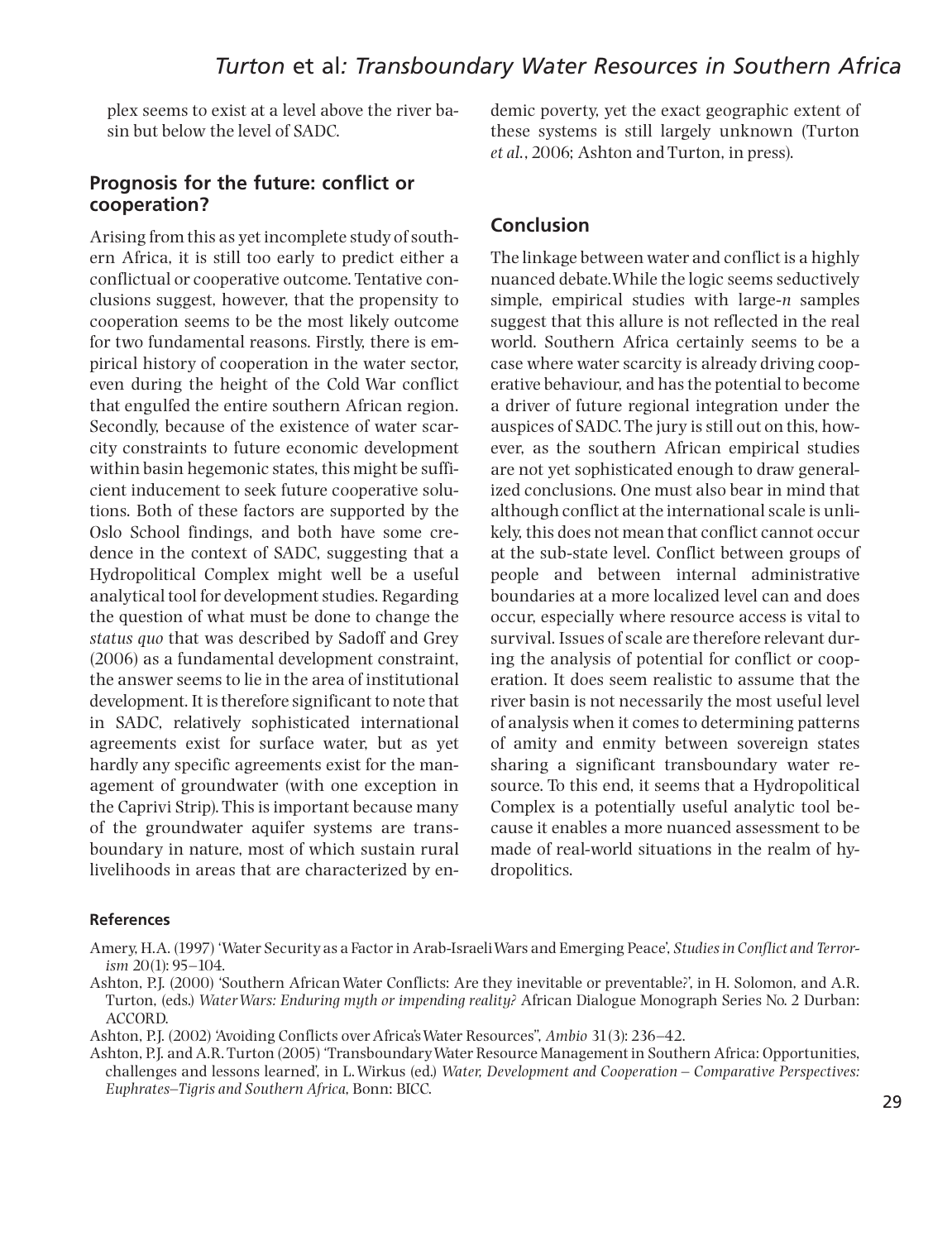Ashton, P.J. and A.R. Turton (in press) 'Water and Security in Sub-Saharan Africa: Emerging concepts and their implications for effective water resource management in the southern African region', in H.G. Brauch, J. Grin, C. Mesjasz, N.C. Behera, B. Chourou, U.O. Spring, P.H. Liotta, and P. Kameira-Mbote (eds.) Globalisation and Environmental Challenges, Berlin: Springer-Verlag.

Ashton, P.J., A. Earle, D. Malzbender, M.B.H. Moloi, M.J. Patrick and A.R. Turton (2006) 'A Compilation of all the International Freshwater Agreements Entered into by South Africa with other States',Water Research Commission Report No.1515/1/06, Pretoria:WRC.

Betts, R.K. (ed.) (1994) Conflict after the Cold War: Arguments on causes of war and peace, New York: Macmillan.

Biswas, A.K. (1978) 'Environmental Implications of Water Development for Developing Countries', in C.Widstrand, (ed.) Water and Society: Conflicts in Development 1: The social and ecological effects of water development in developing countries, Oxford: Pergammon Press.

Bulloch, J. and A. Darwish (eds.) (1993) WaterWars: Coming conflicts in the Middle East, London: Victor Gollancz.

Buzan, B. (1991) People, States and Fear: An agenda for international security studies in the post-cold war era, London: HarvesterWheatsheaf.

Buzan, B., O.Wæver and J. de Wilde (1998) Security: A new framework for analysis, London: Lynne Rienner.

Centre for Natural Resources, Energy, and Transport of the Department of Economic and Social Affairs at the United Nations (CNRET) (1978) Register of International Rivers, Oxford: Pergamon Press.

Conca, K. (2006) GoverningWater: Contentious transnational politics and global institution building, Cambridge: MIT Press.

Diehl, P.F. and N.P. Gleditsch (eds) (2001) Environmental Conflict, Boulder: Westview Press.

Falkenmark, M. (1989) 'The Massive Water Scarcity Now Threatening Africa: Why isn't it being addressed?'Ambio  $18(2): 112-8.$ 

Frey, F.W. (1993) 'The Political Context of Conflict and Co-operation Over International River Basins', Water International  $18(1)$ : 54-68.

Furlong, K. and N.P. Gleditsch (2003) 'The Boundary Dataset', Conflict Management and Peace Science 20(1): 93^117.

Furlong, K., N.P. Gleditsch and H. Hegre (2006) 'Geographic Opportunity and Neomalthusian Willingness: Boundaries, shared rivers, and conflict', International Interactions 32(1):1^30.

Gleditsch, N.P., K. Furlong, H. Hegre, B. Lacina and T. Owen (2004) 'Conflicts over Shared Rivers: Resource scarcity or fuzzy boundaries?', paper given at the 45th Annual Convention of the International Studies Association on'Hegemony and its Discontents', Montreal, Canada,17^20 March 2004.

Hegre, H., T. Ellingsen, S. Gates and N.P. Gleditsch (2001) 'Towards a Democratic Civil Peace? Democracy, Political Change and Civil War, 1816-1922', American Political Science Review 95(1): 33-48.

Homer-Dixon,T.F. (1990) Environmental Change andViolent Conflict, CISS Emerging Issues Series, Occasional Paper No. 4 Cambridge: American Academy of Arts and Sciences.

Homer-Dixon, T.F. (1991) 'On the Threshold: Environmental changes as causes of acute conflict', International Security 16(2):76^116.

Homer-Dixon, T.F. (1994b) 'Environmental Changes as Causes of Acute Conflict', in R.K. Betts (ed.) Conflict after the ColdWar: Arguments on causes of war and peace, NewYork: Macmillan.

Homer-Dixon, T.F. (1996) 'Environmental Scarcity, Mass Violence and the Limits to Ingenuity', Current History 95(604): 359^65.

Homer-Dixon,T.F. (1999) Environment, Scarcity andViolence, Princeton: Princeton University Press.

Irani, R. (1991) 'Water Wars', New Statesman and Society 4(149): 24-5.

Klare, M.T. (2001a) 'The New Geography of Conflict', Foreign Affairs  $80(3)$ : 49-61.

Klare, M.T. (2001b) ResourceWars:The new landscape of global conflict, NewYork: Metropolitan.

Mansfield, E.D. and J. Snyder (2002) 'Democratic Transitions, Institutional Strength andWar', International Organization 56(2): 297-337.

O'Keeffe, J.H., M. Uys and M.N. Bruton (1992) 'Freshwater Systems', in R.F. Fuggle and M.A. Rabie (eds.) (1992) Environmental Management in South Africa, Johannesburg: Juta & Co..

O'Loughlin, J., M.D.Ward, C.L. Lofdahl, J.S. Cohen, D.S. Brown, D. Reilly, K.S. Gleditsch and M. Shin (1998) 'The Diffusion of Democracy, 1948–1994', Annals of the Association of American Geographers 88(3): 545–74.

Phillips, D., M. Daoudy, S. McCaffrey, J. Ojendal and A.R. Turton (2006) Transboundary Water Cooperation as a Tool for Conflict Prevention and Broader Benefit-sharing,Global Development Studies No. 4, Stockholm: Swedish Ministry for Foreign Affairs.

Sadoff, C.W. and D. Grey (2006) Water for Responsible Growth, Washington: World Bank.

Starr, J.R. (1991) 'Water Wars', Foreign Policy (82): 17-36.

Homer-Dixon, T.F. (1994a) 'Environmental Scarcities and Violent Conflict: Evidence from cases', International Security  $19(1): 5-40.$